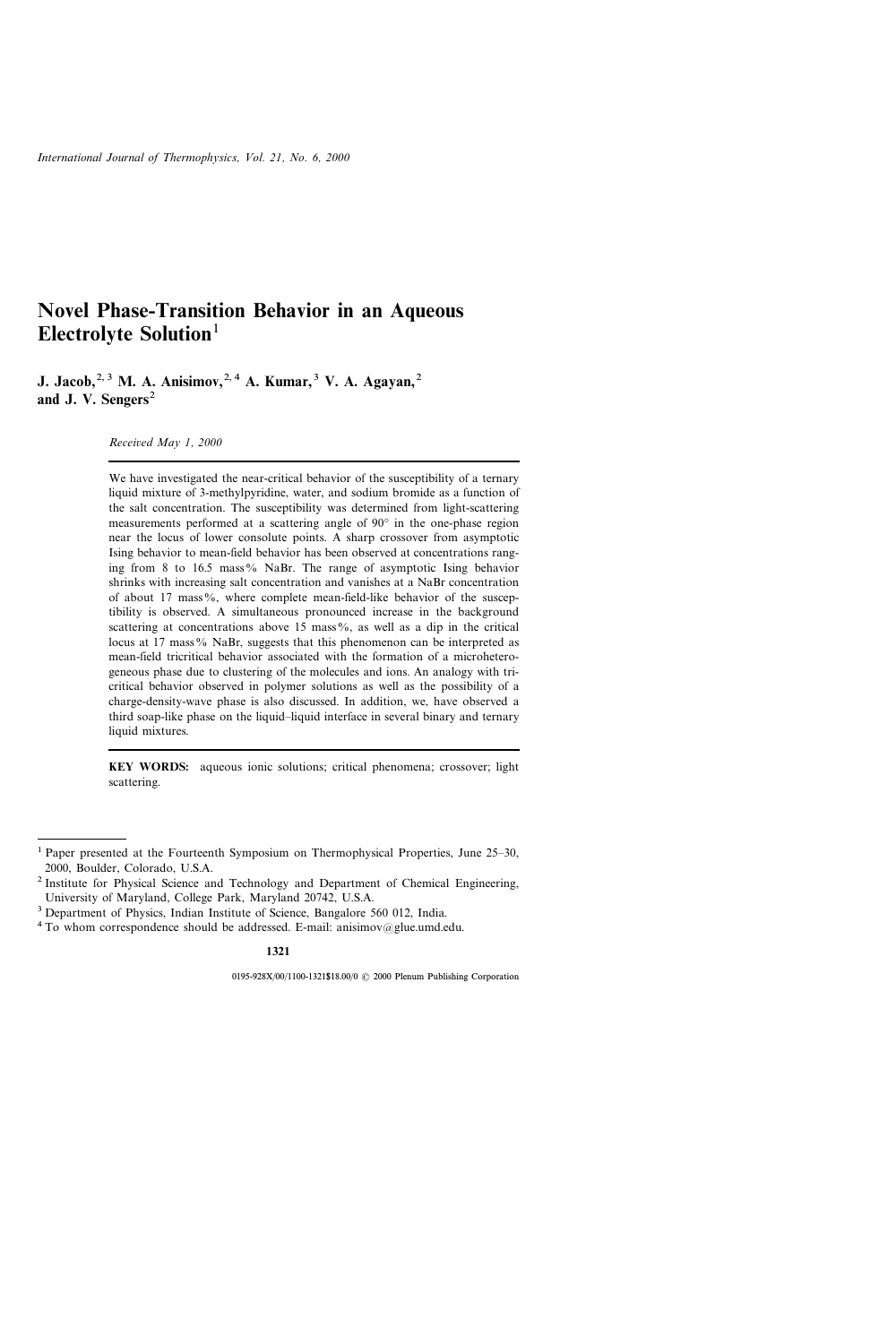# 1. INTRODUCTION

Critical phenomena in complex fluids such as ionic solutions, polymer solutions, micellar solutions, etc., continue to be an active topic of both theoretical and experimental research  $\lceil 1-6 \rceil$ . Asymptotically close to the critical point, fluids, both simple and complex, are expected to belong to the Ising universality class  $[1, 2]$ . In complex fluids, however, the interplay between universality caused by long-range fluctuations of the order parameter and a competing mesoscopic supra- or macromolecular structure may affect the approach to universal critical behavior. Hence, even within the Ising universality class, complex fluids may exhibit different crossover behavior upon approaching the critical point.

In polymer solutions the crossover from mean-field-like behavior to asymptotic Ising behavior occurs closer to the critical point as the molecular weight of the polymer increases [7]. This crossover can be explained in terms of a competition between the correlation length  $\xi$  of the critical fluctuations and the radius of gyration  $R_{\varphi}$  of the polymer molecules [7]. Polymer solutions exhibit a tricritical theta point in the limit of infinite molecular weight ( $R_g \rightarrow \infty$ ) of the polymer [8]. The critical behavior near a tricritical point in three dimensions is a mean-field one with small logarithmic corrections [9]. Hence, the crossover observed in polymer solutions is, in fact, from the asymptotic Ising regime to the mean-field tricritical regime.

In ionic solutions the phase separation can be driven by either Coulombic interactions (low-dielectric constant solvents) or solvophobic interactions (high-dielectric constant solvents). In both cases, asymptotically close to the critical point, Ising-like behavior is expected due to a screening effect in the first case and due to short-range forces in the second case [2]. Experiments on ionic solutions have revealed either Ising, meanfield, or a crossover behavior between these two regimes [5]. A crossover from Ising behavior to mean-field behavior has been observed in several low-dielectric constant "Coulombic" ionic solutions [10], although the correlation between the value of the dielectric constant and the crossover behavior has not been confirmed by other investigators.

To investigate the nature of criticality in aqueous ionic solutions, we have performed a series of light-scattering measurements in the ternary liquid mixture 3-methylpyridine  $(3MP)$  + water  $(H<sub>2</sub>O)$  + sodium bromide (NaBr) [11]. The phase separation in this system is driven by solvophobic interactions in which hydrogen bonds between 3MP and  $H_2O$  play an important role. Light-scattering measurements reveal that the effective critical exponent  $\gamma_{\text{eff}}$  for the osmotic susceptibility  $\gamma$  exhibits a crossover from the three-dimensional Ising asymptotic value ( $\gamma = 1.24$ ) close to the critical temperature  $(T_c)$  to the mean-field value  $(\gamma = 1.00)$ ; this crossover behavior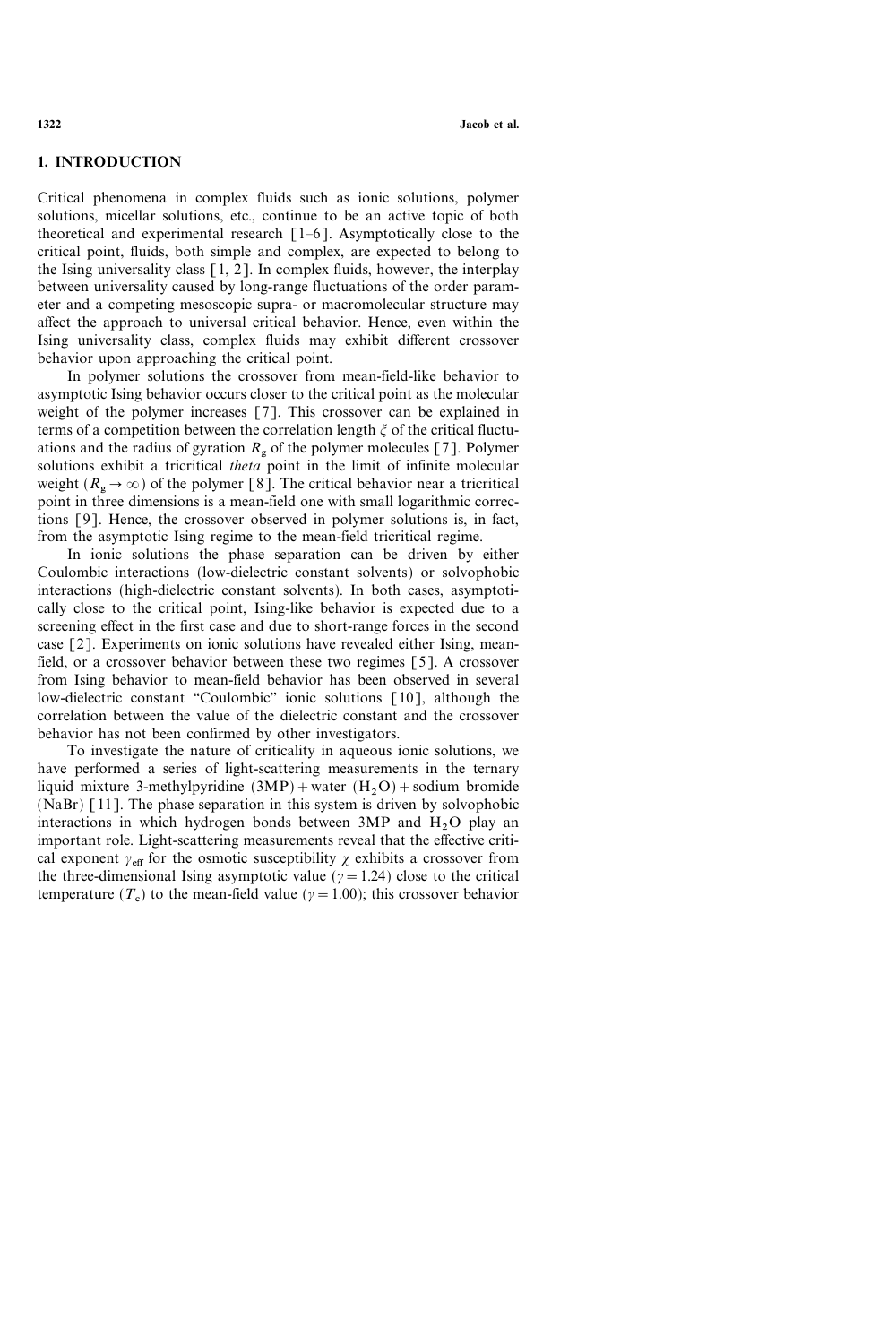becomes more and more pronounced as the concentration of NaBr increases [11]. In this paper we show that for a sample with a concentration of 17 mass% NaBr, complete mean-field behavior has been observed in the entire temperature range investigated. Moreover, a simultaneous pronounced increase in the background scattering appearing at the higher salt concentrations suggests that this phenomenon is to be interpreted as mean-field tricritical behavior associated with the appearance of a microheterogeneous phase due to clustering of ions and molecules.

# 2. EXPERIMENT

3-Methylpyridine and water are miscible in all proportions at atmospheric pressure over the entire liquid-state temperature range (from freezing to boiling points of the liquids). However, a closed-loop immiscibility region with loop size  $\Delta T=T_{\text{U}}-T_{\text{L}}(T_{\text{U}}$  and  $T_{\text{L}}$  being the upper and lower critical solution temperature, respectively) appears when the mixture with 30 mass% 3MP is subjected to a pressure of approximately 130 MPa [12]. A similar effect can be realized by the addition of  $\sim 0.1$  mass% of sodium chloride or  $\sim 0.4$  mass% of NaBr to the mixture (Fig. 1). With further addition of electrolyte, the gap  $\Delta T$  increases. At the "double" critical point, at which the lower and upper critical points coincide, the asymptotic critical exponents are doubled [13]. Hence, the effective values of the critical exponents will appear to be larger than their actual asymptotic values if  $\Delta T$ is small. However, it has been demonstrated in earlier investigations of the system  $3MP + H_2O + D_2O$  [13] that the critical exponents do not exhibit any noticeable increase beyond their Ising values when the loop size  $(1T)$ is large (in practice, for  $\Delta T \gtrsim 70$  to 80°C). Hence, for large enough values of  $\Delta T$ , the presence of the upper critical point can be neglected for measurements near the lower critical point. In the case of  $3MP + H_2O + NaBr$ , it can be noted from Fig. 1 that even at a concentration of 5 mass $\%$  NaBr, the size of the closed loop is larger than  $100^{\circ}$ C. We also note that the lower critical temperatures are easily accessible experimentally over a wide range of electrolyte concentrations, if NaBr is used in comparison to other electrolytes such as sodium chloride, potassium bromide, sodium iodide, etc. The critical temperatures were also found to be stable in this system; the drift in  $T_{\text{L}}$  was less than 0.01°C over a period of 2 years.

Samples for our light-scattering measurements were prepared with  $3MP$  (Aldrich; 99% pure), water (triple distilled in an all-quartz distiller), and analytical-grade NaBr  $(99\%$  pure). The critical composition of 3MP,  $x_{MP} = (x_{MP})_c$  ( $x_{MP}$  being the mole fraction of 3MP in the ternary mixture), at each concentration of NaBr was accurately determined by choosing the concentration of the sample at which equal-volume phase separation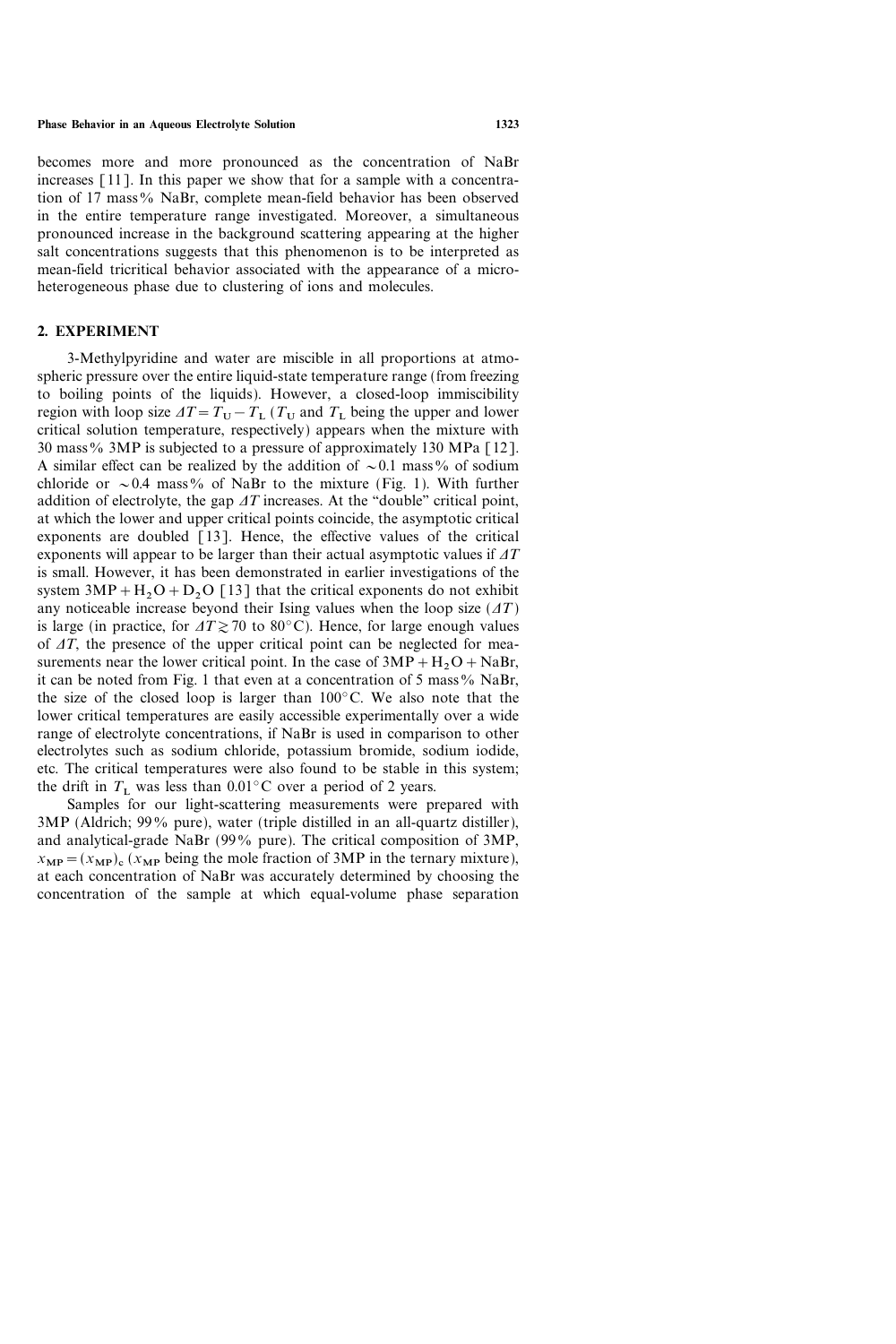

Fig. 1. Phase diagram of the 3-methylpyridine + water + NaBr system. The inset shows an expanded view of the range of NaBr concentrations where light-scattering measurements have been performed. The solid curve indicates the critical phase-separation line and the dashed curve bounds the temperature and salt concentrations where a microheterogeneous phase exists. The crosses indicate the temperatures corresponding to  $\tau = \tau_0$  according to Eq. (4) where clustering appears. The horizontal bar indicates the concentration range at  $T=298$  K, where clustering appears according to SAXS measurements.

occurs at the phase-separation temperature. This procedure was repeated at each concentration of NaBr, since  $x_{MP}$  varies with the NaBr concentration. The lower critical temperatures were measured in a well-stirred liquidparaffin thermostat with temperature stability better than  $\pm 5$  mK. The critical temperature was determined by visual observation of the onset of phase separation and the eventual formation of an interface when the temperature is changed in steps of 2 to 3 mK. We have also ascertained the value of  $T<sub>L</sub>$  before and after measuring the scattered-light intensity by monitoring the vanishing of the transmitted laser beam. For samples with  $X > 0.16$  (X denotes the overall mass fraction of NaBr in the mixture), critical opalescence could be observed only in a narrow range of temperatures close to the critical point, whereas, for samples with  $X < 0.16$ , critical opalescence starts farther away from  $T_{\text{L}}$ .

The samples (volume,  $\sim$  5 cm<sup>3</sup>) were initially prepared in cylindrical pyrex glass cells and then transferred into the optical cells (volume,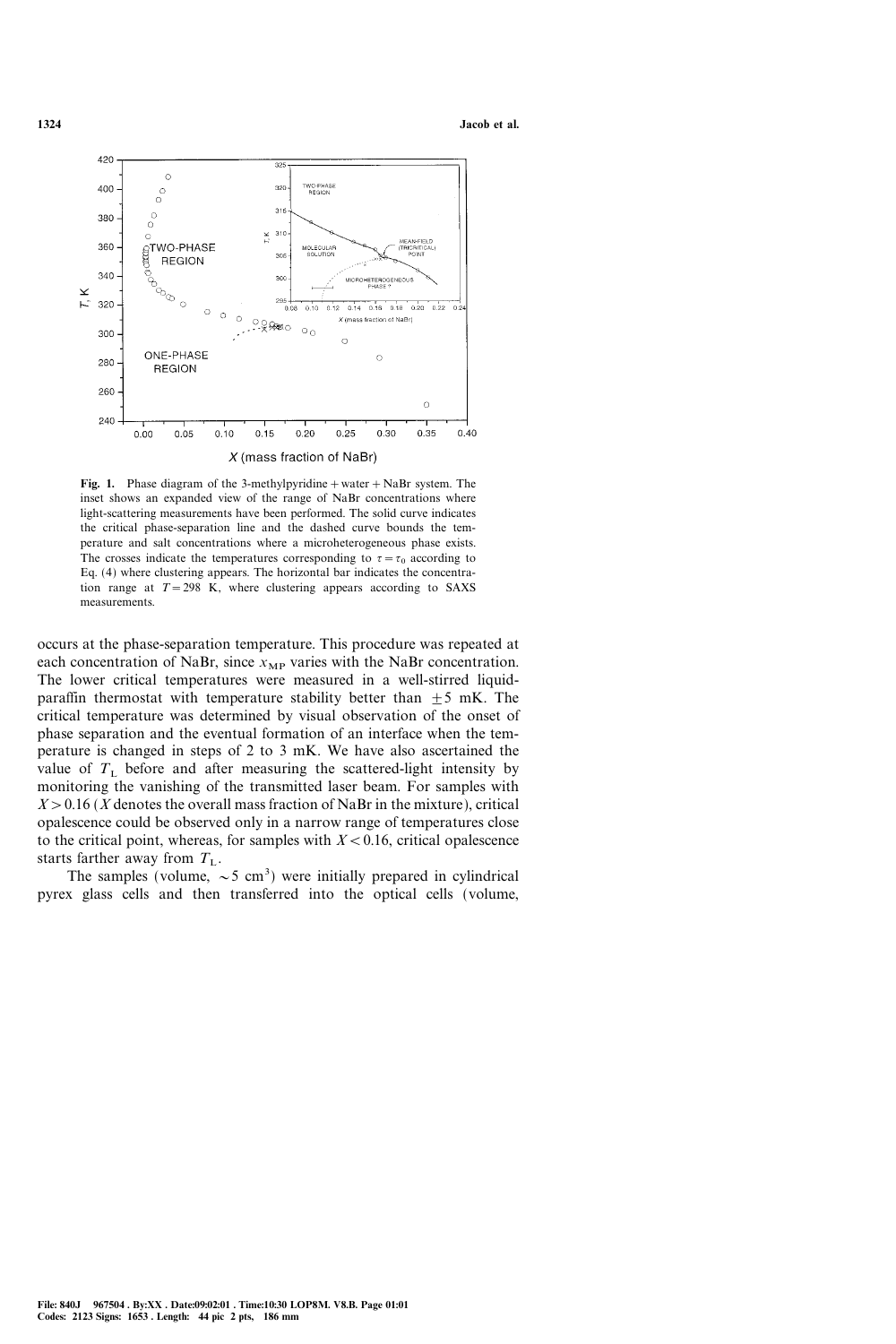$\sim$ 0.3 cm<sup>3</sup>) by means of airtight (Hamilton) syringes fitted with Millipore filters (pore size, 0.2  $\mu$ m). These cells were flame-sealed after the samples had been frozen in liquid nitrogen. A brass-block thermostat with a temperature stability better than  $+1$  mK was used in the light-scattering measurements. The laser beam ( $\lambda$  = 632.8 nm) from a He–Ne laser (5 mW) was focused at the center of the sample. The intensity of scattered light I was measured at  $90^{\circ}$  by photon counting. The transmitted and incident beam intensities were measured with photodiodes. The light-scattering intensity data were normalized with respect to the incident-light intensity to account for fluctuations in the incident light. Corrections due to increased turbidity near the critical point have also been incorporated [14]. Figure 2 shows the total scattered intensity I as a function of  $\tau = (T_L - T)/T$  for different X.

A crucial difference in the data-acquisition procedure for samples with  $X \le 0.16$  and  $X > 0.16$  should be mentioned. Samples with  $X \le 0.16$  were well stirred for about 15 to 20 min in an ultrasonic agitator after preparation and also before starting each light-scattering run. However, in the case of samples with  $X>16$  mass% NaBr, a different procedure had to be adopted for measuring the scattered intensity. The samples were agitated in the ultrasonic agitator and then mounted in the thermostat at the temperature



Fig. 2. Light-scattering intensity I as a function of  $\tau$  for samples with seven mass fractions of NaBr. The symbols denote the experimental data, and the curves represent values calculated from the crossover model with a correction for enhanced background scattering due to cluster formation for  $X \geqslant 0.16$ .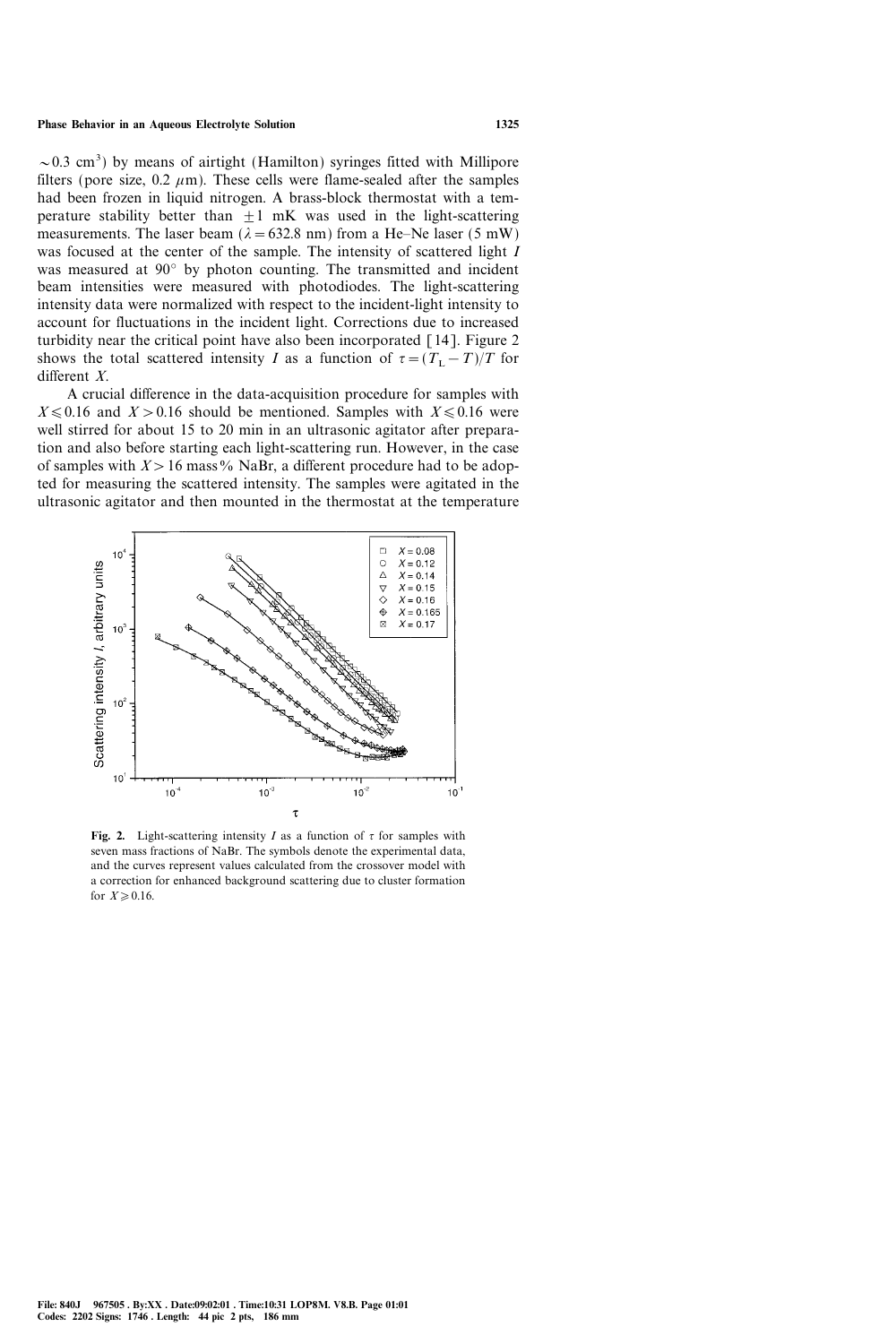where the light-scattering measurements would begin. Moreover, the samples were left undisturbed for about 24 h before we actually started the measurements. Reproducible data from different experiments on the same sample were obtained only if this protocol was followed. Thermal equilibrium was indicated by the invariance of the scattered and transmitted intensities with time. The typical equilibration time for a temperature step of 0.1 K (for the undisturbed sample) was  $\sim$  20 to 25 min, which we found to be approximately the same for all concentrations. However, for samples with  $X \geq 0.18$ , it was not possible to obtain reproducible data even by following this procedure and the light-scattering intensity showed deviations of up to 5% from a simple dependence on the reduced temperature  $\tau$ . We think that this may be due to unusually long equilibration times for these samples with high salt concentrations. Hence, we have not attempted to analyze comprehensively the data for samples with  $X \geq 0.18$ .

# 3. RESULTS AND DISCUSSION

The intensity of light scattered by critical fluctuations  $I_c$  in fluids can be represented by

$$
I_{\rm c} = \frac{C\chi}{1 + q^2 \xi^2} \tag{1}
$$

where  $\chi$  is the susceptibility,  $\xi$  is the correlation length, C is an experimental constant, and  $q$  is the wave number, which is related to the scattering angle  $\theta$  ( $\theta = 90^{\circ}$  in our case) as  $q = 4\pi n/\lambda_0 \sin(\theta/2)$ , where  $\lambda_0 = 632.8$  nm, the wavelength of the incident light (in vacuum), and  $n$  is the refractive index. The dependence of the light-scattering intensity on the wave number q given by Eq. (1) is not exact [15] for large values of  $q\xi$  but any deviations are negligible for the wave numbers probed in our experiment. The intensity of light-scattering due to the critical fluctuations in the limit of zero wave number is proportional to the critical susceptibility  $\gamma$ , which diverges at the critical point. In a binary liquid solution, the susceptibility is proportional to the osmotic compressibility  $(\partial x_2/\partial \mu_{2-1})_{P,T}$ , where  $x_2$  is the concentration (mole fraction) of the solute and  $\mu_{2-1}=\mu_2-\mu_1$ , the difference between solute and solvent chemical potentials conjugate to  $x<sub>2</sub>$ .

In a ternary liquid solution, the critical susceptibility is proportional to a generalized osmotic compressibility defined as  $\chi = (\partial x_2 / \partial \mu_{2-1})_{P, T, \mu_2}$ , with  $\mu_{3-1}=\mu_3-\mu_1$  being the chemical potential difference of the third component and the solvent conjugate to  $x_3$  (since  $d\mu_1 + x_2 d\mu_{2-1}$ +  $x_3 du_{3-1} = 0$  at constant P and T). The generalized susceptibility and the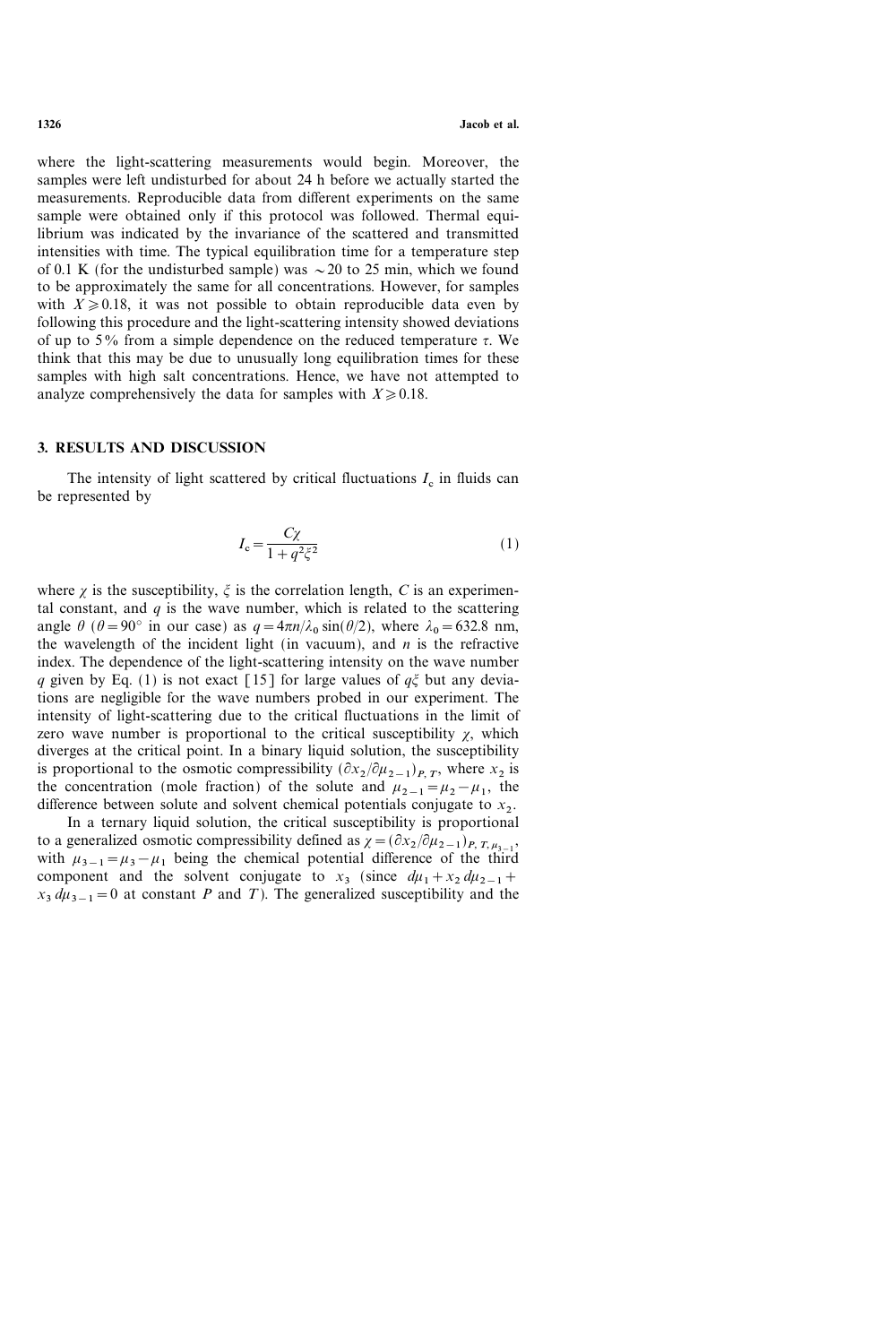#### Phase Behavior in an Aqueous Electrolyte Solution 1327

correlation length exhibit the asymptotic singular behavior  $\chi = \Gamma_0 \tau^{-\gamma}$  and  $\zeta = \zeta_0 \tau^{-\nu}$ , respectively, where  $\Gamma_0$  and  $\zeta_0$  are system-dependent critical amplitudes, and where the critical exponents  $y = 1.24$  and  $y = 0.63$  are universal, provided that the chemical potential difference  $\mu_{3-1}=\mu_3-\mu_1$  is constant. However, the light-scattering measurements are performed at a constant overall concentration ( $x_3 = \tilde{X}$ , the overall mole fraction of NaBr) and, as a consequence, the experimentally observed asymptotic criticalexponent values are affected by Fisher renormalization [16]. As a consequence, the susceptibility exponent changes its asymptotic value from  $\gamma$  to  $\frac{y}{1-\alpha}$  with  $\alpha = 0.11$ , the critical exponent of the so-called weakly divergent susceptibility [17]. In our data analysis, we have accounted for this Fisher renormalization by expressing the experimental temperature scale  ${\tau}(\tilde{X})$  through the theoretical temperature scale  ${\tau}={\tau}(\mu_{3-1})$  [18]:

$$
\frac{\tau(\tilde{X})}{\tau_2} \cong \left(\frac{\tau(\mu_{3-1})}{\tau_2}\right)^{1-\alpha} \left[1 + \left(\frac{\tau(\mu_{3-1})}{\tau_2}\right)^{\alpha}\right]
$$
(2)

where the characteristic temperature  $\tau_2$  is defined by

$$
\tau_2 = \left[ A_0 \tilde{X} (1 - \tilde{X}) \left( \frac{1}{T_c} \frac{dT_c}{d\tilde{X}} \right)^2 \right]^{1/\alpha} \tag{3}
$$

Here  $A_0$  is the critical amplitude of the weakly divergent ( $\sim \tau^{-\alpha}$ ) susceptibility, which is related to the amplitude  $\xi_0$  of the power law for the correlation length by a universal two-scale-factor relation [11]. The extent and observability of Fisher renormalization depend on the parameter  ${\tau_2}$ , and, hence, on the concentration  $\tilde{X}$  and the slope of the line of critical temperatures versus  $\tilde{X}$ ,  $(dT_c/d\tilde{X})$ . In the mean-field regime where  $\alpha = 0$ , Fisher renormalization disappears.

In analyzing data in terms of Eq. (1),  $\chi$  and  $\xi$  have been represented by equations from a crossover theory, which recovers Ising asymptotic behavior with Wegner corrections close to the critical point and mean-field behavior far away from the critical point [19]. For samples with  $X \geq 0.16$ , the total intensity includes a contribution from background scattering also. The intensity of the background scattering  $I_0$  was calculated as the difference between the total intensity  $I$  and the intensity  $I_c$  from the critical fluctuations. As an alternative approach, the data, including those far away from the critical point, were fitted with the expression  $I = I_c + I_0$ , where  $I_0$ was represented by

$$
I_0 = m_1(\tau - \tau_0) + m_2(\tau - \tau_0)^2 \tag{4}
$$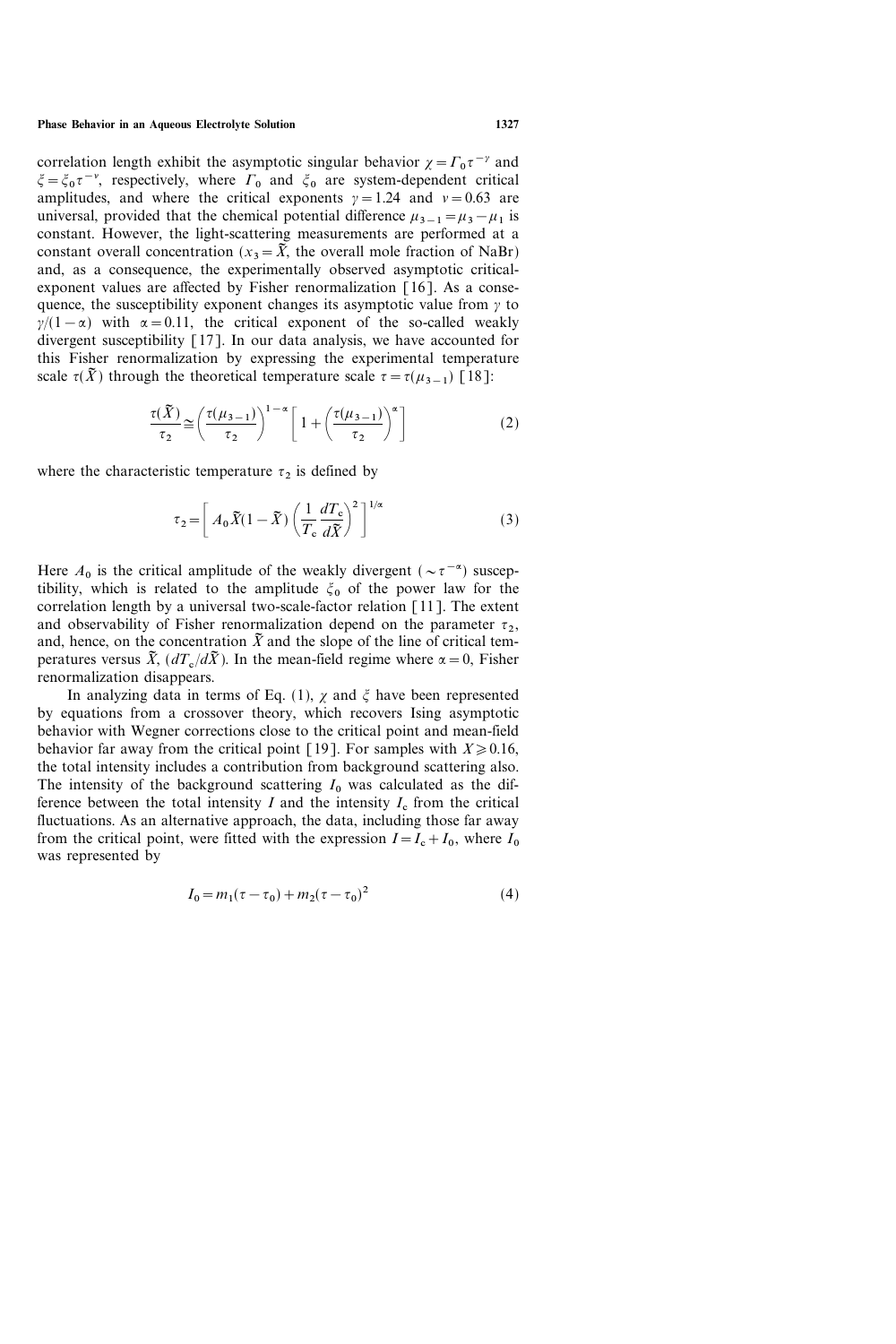and  ${\tau}_{0}$ ,  $m_1$ , and  $m_2$  are adjustable parameters (Table I). Physically, Eq. (4), which is similar to the virial-like expression expected near the critical micellar concentration [20], corresponds to the assumption that the formation of "clusters" emerges at a certain  ${\tau = \tau_0(X)}$ . The crossover behavior of  $\gamma$  and  $\xi$  obtained with these two alternative treatments of the background scattering appeared to be essentially the same. From Figs. 2 and 3 it can be seen that  $I_0$  is negligible at  $X \le 0.15$ , but it becomes increasingly prominent with an increase in  $X$ . Small-angle X-ray scattering  $(SAXS)$ studies in these solutions have provided evidence for cluster formation in samples with  $X \ge 0.12$  [21]. A systematic increase in cluster size with concentration was shown in the range  $0.12 \le X \le 0.17$ . This clustering was explained as due to the formation of 3MP-rich clusters resulting from a preferential solvation of Na<sup>+</sup> and Br<sup>-</sup> ions by water molecules [21]. Evidence of clustering induced by potassium chloride in a somewhat similar solution of 1-propanol and water has also been provided by smallangle neutron-scattering measurements [22]. Therefore, the temperature  ${\tau}={\tau}_0(X)$  in Eq. (4) can be interpreted as the temperature of cluster formation and can be determined experimentally. Figure 3 shows the relative excess scattering intensity, defined as  $I_0/(I_c+I_0)$ , as a function of the distance to the critical temperature. It can be seen that the emergence of the ``background'' scattering coincides with the critical temperature somewhere above  $X = 0.165$  and slightly below  $X = 0.17$ .

The crossover to mean-field behavior is generally controlled by two physical parameters, namely, a rescaled coupling constant  $\bar{u}$  which reflects the range of molecular forces and a so-called "cutoff"  $[4, 7, 19]$ . In simple fluids the "cutoff" is related to the molecular size and the trend to meanfield critical behavior is controlled by the coupling constant only. In complex fluids the "cutoff" is associated with a characteristic supramolecular or macromolecular length  $\zeta_D = v_0^{1/3} A^{-1}$  representing a crossover length scale [1], with  $v_0$  being an average molecular volume  $(v_0^{1/3} \approx 3.5 \text{ Å}$  for our samples  $\lceil 11 \rceil$ ), while  $\Lambda$  is a dimensionless characteristic cutoff wave number. If  $\zeta_{\text{D}}$  is large enough, it competes with the correlation length  $\zeta$  of the critical fluctuations and controls a crossover to mean-field tricritical (or, more generally, multicritical) behavior. When both  $\zeta$  and  $\zeta_D$  diverge, one will recover a mean-field tricritical point.

It is important to emphasize the physical difference between approaching mean-field behavior due to the long-range nature of the molecular forces (small  $\bar{u}$ , while  $\zeta_0/\zeta_D$  is not low) and that due to a low ratio  $\zeta_0/\zeta_D$  (i.e., the ratio  $\zeta_{\mathbf{D}}/\zeta_0$  is high, while  $\bar{u}$  is not necessarily small). The former case is the conventional crossover to mean-field critical behavior. Complete crossover of such a kind has been observed in the three-dimensional Ising model with a variety of interaction ranges [23, 24]. The latter case of large and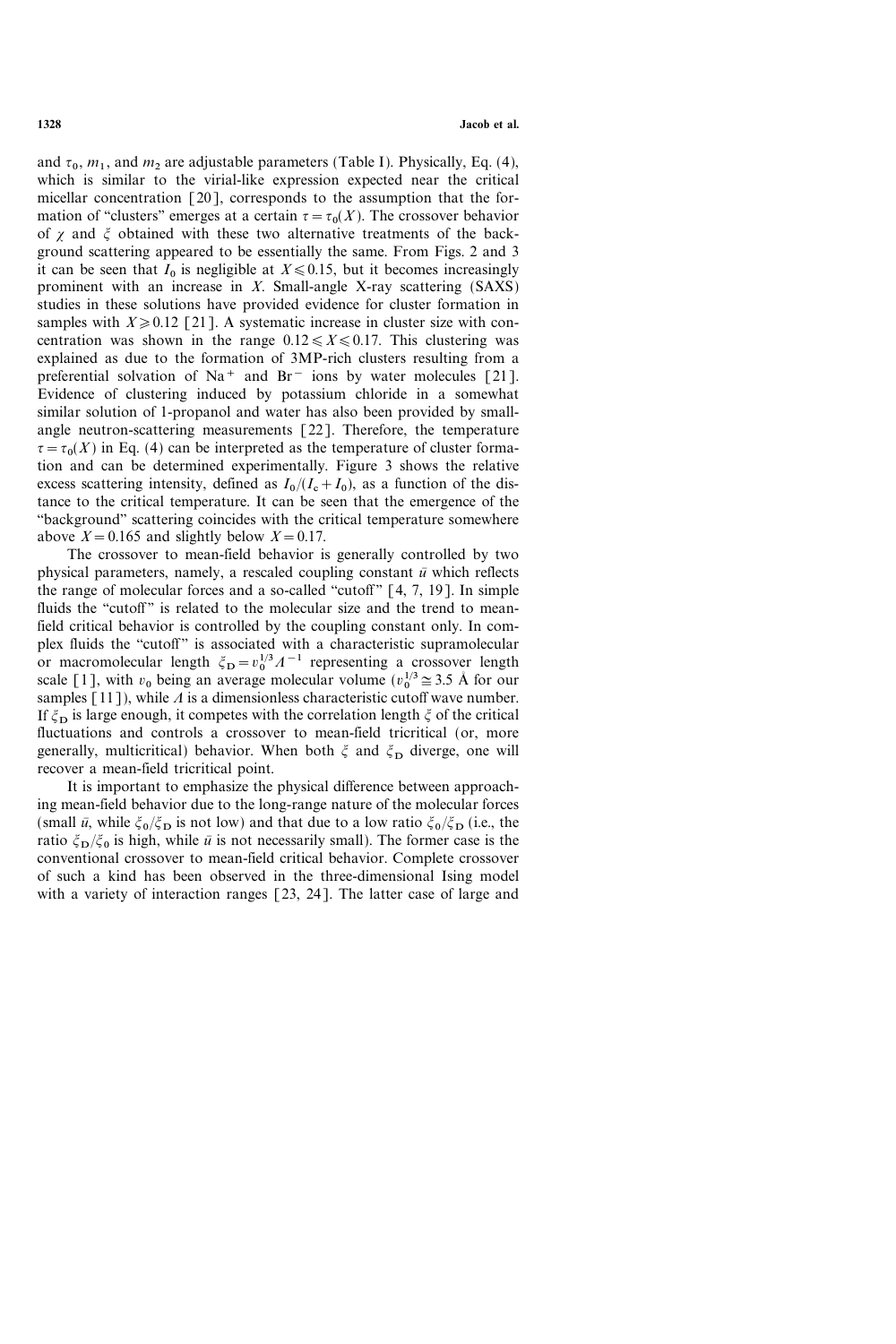|       | Table L. Parameters for Description of Crossover Behavior of the Light-Scattering Intensity in 3-Methylpyridine + Water + NaBr Solutions<br>Critical parameters |                                          | Crossover parameters |                         |                  | Background light-scattering parameters |                                                        |
|-------|-----------------------------------------------------------------------------------------------------------------------------------------------------------------|------------------------------------------|----------------------|-------------------------|------------------|----------------------------------------|--------------------------------------------------------|
|       |                                                                                                                                                                 |                                          |                      |                         |                  |                                        |                                                        |
|       | $T_{\rm c}~({\rm K})$                                                                                                                                           |                                          | $\xi_0(A)$           | $\zeta_{\mathbf{D}}(A)$ | $\mathfrak{c}_1$ | $\tilde{m}$                            | m <sub>2</sub>                                         |
| 0.16  | $306.435 \pm 0.004$                                                                                                                                             |                                          |                      | 70.3                    |                  |                                        |                                                        |
| 0.165 | 305.131 $\pm$ 0.004                                                                                                                                             | $3 \times 10^{-3}$<br>$3 \times 10^{-4}$ |                      | 230                     | 0.96             | 0.17                                   | $\begin{array}{c} 0.006 \\ 0.016 \\ 0.061 \end{array}$ |
| 0.17  | $304.628 \pm 0.004$                                                                                                                                             | $< 3 \times 10^{-5}$                     |                      | $>3\times10^3$          | $-0.15$          | 0.04                                   |                                                        |
| 0.18  | $303.888 \pm 0.004$                                                                                                                                             |                                          | not defined          |                         | $-0.22$          | 0.25                                   | 0.19                                                   |
|       | <sup>a</sup> X denotes the overall mass fraction of NaBr in the mixture.                                                                                        |                                          |                      |                         |                  |                                        |                                                        |
|       |                                                                                                                                                                 |                                          |                      |                         |                  |                                        |                                                        |

| ļ<br>$\frac{1}{2}$                                   | l      |
|------------------------------------------------------|--------|
|                                                      |        |
|                                                      |        |
|                                                      |        |
| <b><i>Bit Cater Cater</i></b>                        | í<br>ı |
| ana co con                                           | l      |
|                                                      | C      |
|                                                      | å<br>i |
| ׅ֧֚֚֚֚֚֚֚֚֚֚֚֚֚֚֚֚֚֚֚֚֚֚֚֚֚֡֡֡֡֡֡֡֡֓֡֡֡֡֡֬<br>l<br>l | í      |
|                                                      | ֚֚֬֕   |
|                                                      |        |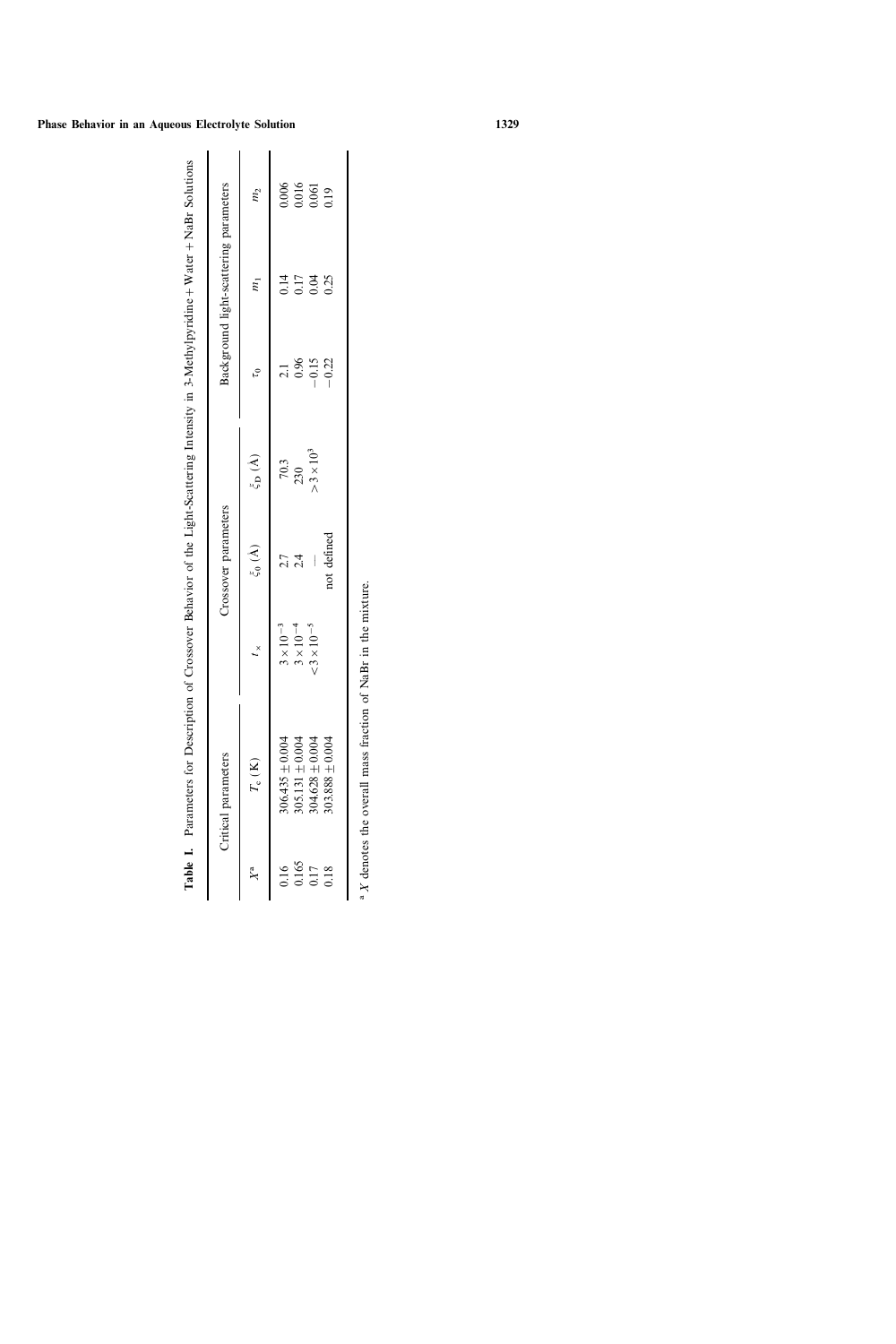

Fig. 3. The relative excess scattering  $I_0/(I_0+I_c)$  as a function of the distance to the critical point  $(T<sub>L</sub> - T)$  for samples with  $X \ge 0.16$ . The solid and dashed curves represent fits to the data in terms of Eq. (4).

eventually diverging  $\zeta_D$  corresponds to approaching a special kind of mean-field behavior, namely, tricritical mean-field behavior. A typical and conceptually well-understood example is the crossover to theta-point tricriticality in polymer solutions [25].

One may obtain an empirical crossover temperature  $\tau_{\times}$  as the value of  $\tau$  where the effective susceptibility exponent, defined as  $\gamma_{\text{eff}} = -\tau d \ln \chi/d\tau$ , and recovered after accounting for Fisher renormalization, exhibits an inflection point as a function of  $\tau$  [7, 11]. We have found crossover behavior from Ising critical behavior asymptotically close to the critical temperature to mean-field critical behavior farther away from the critical temperature at all salt concentrations up to and including  $X=0.165$ . However, the range of Ising critical behavior shrinks with increasing salt concentration. In Fig. 4 we compare the deviations from Ising behavior at the higher salt concentrations with those at the lowest salt concentration  $X=0.08$ . At  $X=0.08$  all experimental data are in the crossover regime; at  $X=0.16$  a substantial fraction of the experimental data exhibits mean-field critical behavior; at  $X = 0.165$  the experimental data follow the mean-field curve except for the two data points closest to  $T_c$ , and at  $X=0.17$  the parameter  $\Lambda$  becomes insignificantly small and the crossover temperature becomes undetectable (Table I). Thus, within our experimental resolution, complete mean-field critical behavior is observed at  $X=0.17$ .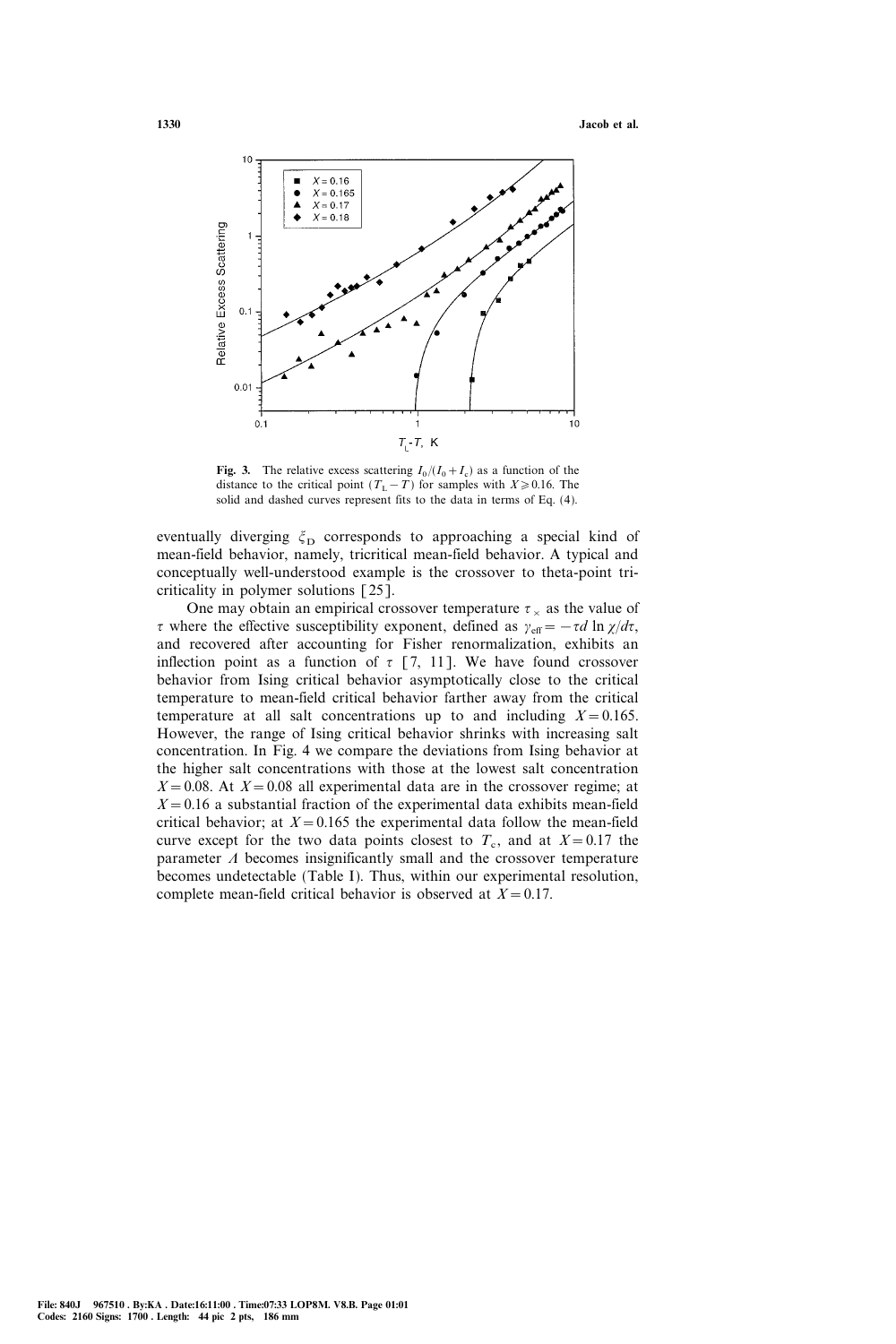

Fig. 4. Deviations of the scattering intensity from asymptotic Ising critical behavior as a function of  $\tau = (T_c - T)/T$  for four salt concentrations. The symbols designate experimental data. The dashed curves represent mean-field behavior and the solid curves represent the actual behavior as calculated from the crossover model with a correction for enhanced background scattering for  $X \ge 0.16$ . The solid curve for  $X=0.17$  corresponds to a crossover fit with the insignificant crossover temperature  $\tau_{\times} = 3 \times 10^{-6}$  and coincides with the mean-field (dashed) curve.

In Fig. 5 we show the effective susceptibility exponent  $\gamma_{\text{eff}}$  as a function of the reduced temperature  $\tau$ . It is evident from this figure that the crossover from Ising-like to mean-field behavior becomes more pronounced at higher NaBr concentrations. For the samples with  $X=0.16$ , and 0.165, the crossover is practically completed within the critical domain. At  $X=0.17$ we did not find any trend to Ising behavior near the critical point and the observed susceptibility retained mean-field behavior upon the approach to  $T_c$ . In addition, the crossover parameter  $\Lambda$  becomes insignificantly small and the crossover temperature  $\tau_{\gamma}$  becomes undetectably low.

In Fig. 6 we show the crossover temperature  $\tau_{\gamma}$  and the crossover length scale  $\zeta_D$  as a function of the salt concentration. As follows from the theory of crossover from Ising critical behavior to mean-field tricritical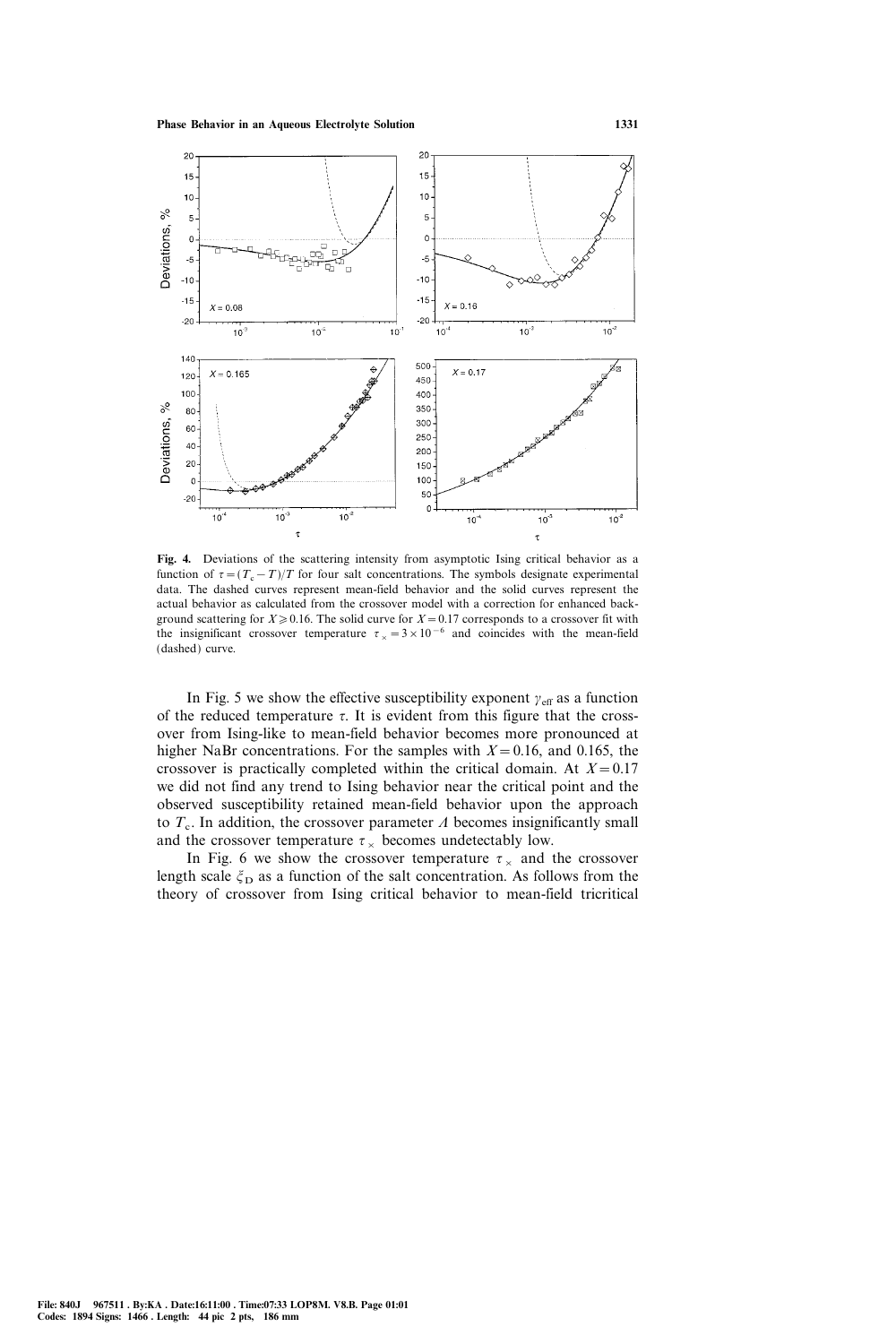

Fig. 5. Effective susceptibility exponent  $\gamma_{\text{eff}} = -\tau d \ln \chi/d\tau$  for seven salt concentrations calculated from the crossover model after accounting for Fisher renormalization.



Fig. 6. The crossover temperature  $\tau_{\times}$  and the crossover length scale  $\zeta_{\text{D}}$  as a function of the salt concentration. The solid curve represents an empirical power law,  $\tau \times (X_0 - X)^{0.8}$ , with  $X_0 = 0.1652$ . The dashed curve represents a power law,  $\xi_{\rm D} \propto (X_0 - X)^{-1/2}$ .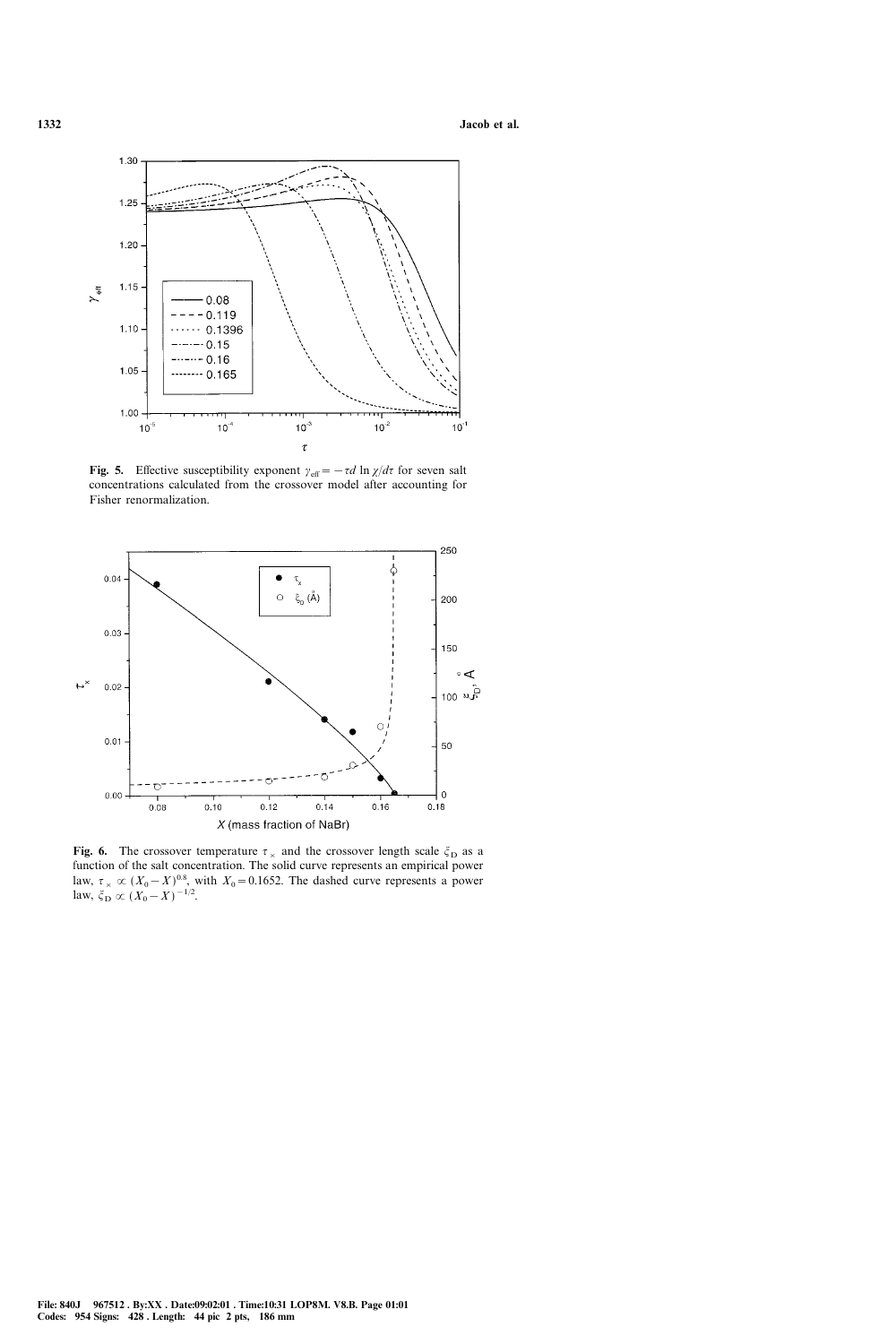behavior [4], at  $\tau = \tau_{\times}$  the correlation length  $\xi$  of the critical fluctuations is equal to the competing correlation length  $\zeta_D$  associated with an additional order parameter. It is seen that the crossover temperature  $\tau_{\times}$ vanishes and the crossover length  $\zeta_D$  diverges at a salt concentration between 16.5 and 17%. Thus both  $\zeta$  and  $\zeta_D$  diverge at this point, giving strong evidence for tricriticality.

The most interesting and intriguing question to be discussed is the physical nature of the discovered mean-field-like multicritical point. There are several possible scenarios of multicritical behavior in a ternary mixture, each of them requiring further investigation. Here we just briefly discuss some phenomenological consequences of these scenarios.

- (a)  $A$  fluid-mixture vapor-liquid-liquid tricritical point. In a ternary fluid mixture there might exist a tricritical point, defined as a point at which two lines of critical end points merge and three near-critical fluid phases become identical [26]. Such a scenario does not look realistic for a ternary liquid solution at atmospheric pressure, as one of the fluid phases along the line of critical end points should originate from the near-critical vapor phase.
- (b) A tricritical point caused by a coupling between two order parameters belonging to different universality classes. If we assume that an additional (vector-like) order parameter emerges in the system, there might be a coupling between the scalar order parameter (concentration) associated with the liquid-liquid phase separation and this vector-like order parameter associated with some kind of structural ordering in the one-phase region. A projection of this hypothetical phase diagram on the  $T-\mu_{3-1}$ plane is shown in Fig. 7. In this figure the  $\lambda$ -line (dotted line) is a line of second-order phase transitions between two macroscopically homogeneous, but structurally different, phases. A coupling between the formation of a microheterogeneous (e.g., micellarlike or microemulsion sponge-like) phase and liquid-liquid phase separation can lead to tricritical behavior [20]. At the tricritical point the  $\lambda$ -line merges with two wings, each of them being the critical liquid-liquid phase separation line. Each wing belongs to an opposite sign of the "ordering field"  $h$ , a linear combination of  $\mu_{3-1}$ ,  $\mu_{2-1}$ , and T. At negative h, two molecular solutions coexist in the two-phase region. At positive  $h$ , two microheterogeneous solutions coexist. Along the  $\lambda$ -line, the "ordering field" h is zero with the tricritical point separating the second-order and first-order transitions (shown in Fig. 7 as the dashed line). Along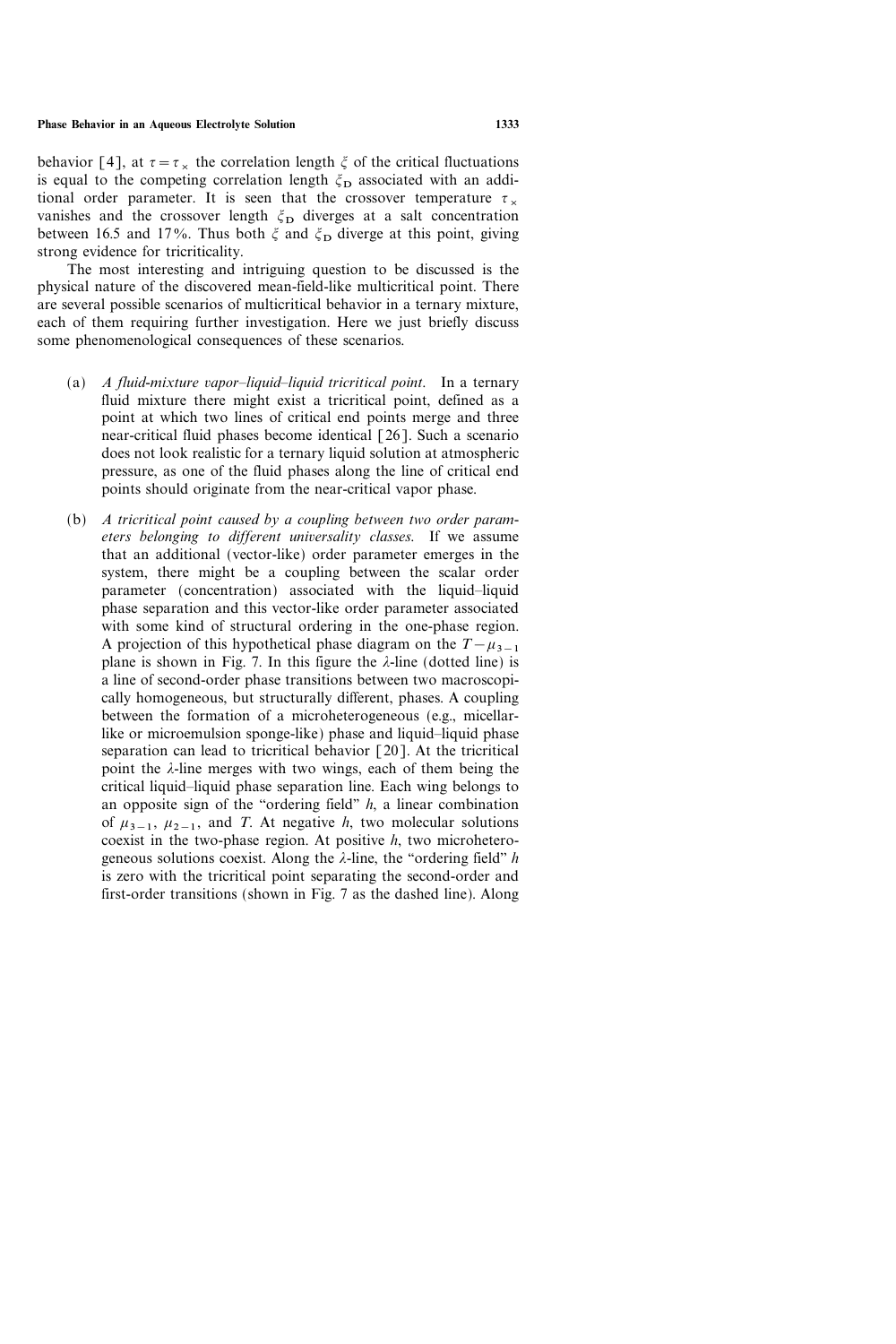

Fig. 7. General schematic phase diagram representing a ternary system with a tricritical point (TCP) emerging as a result of coupling between two order parameters.

the first-order transition line, the molecular solution and microheterogeneous solutions are in liquid-liquid coexistence, and change in the fluid structure is accompanied by phase separation. Such a diagram can be compared with the actual phase diagram of the ternary mixture  $3MP + H_2O + NaBr$  shown in Fig. 1.

(c) The  $\lambda$ -line shown in Fig. 7 corresponds to a transition between a molecular-solution phase and a microheterogeneous phase characterized by an equilibrium mesoscopic wave number, and the tricritical point becomes a so-called Lifshitz point [27]. In this particular case, the right wing of the critical phase-separation line shown in Fig. 7 will become a first-order liquid-liquid phase separation between the molecular solution and a microheterogeneous phase. The liquid-liquid coexistence between two microheterogeneous phases (the dashed curve in Fig. 7) will not appear. Physically, it means that the microheterogeneous structure becomes unstable with the onset of phase separation. The first-order phase separation will become continuous at a Lifshitz point. Such a scenario seems to be quite plausible. The possibility of a multicritical Lifshitz point in which two fluid phases in an electrolyte solution coexist with a microheterogeneous charge-density wave phase has been suggested by Nabutovskii et al. [28] and discussed by Høye and Stell  $\lceil 29 \rceil$  and Fisher  $\lceil 1 \rceil$ . Evidence for tricritical behavior in restricted primitive lattice models for ionic fluids has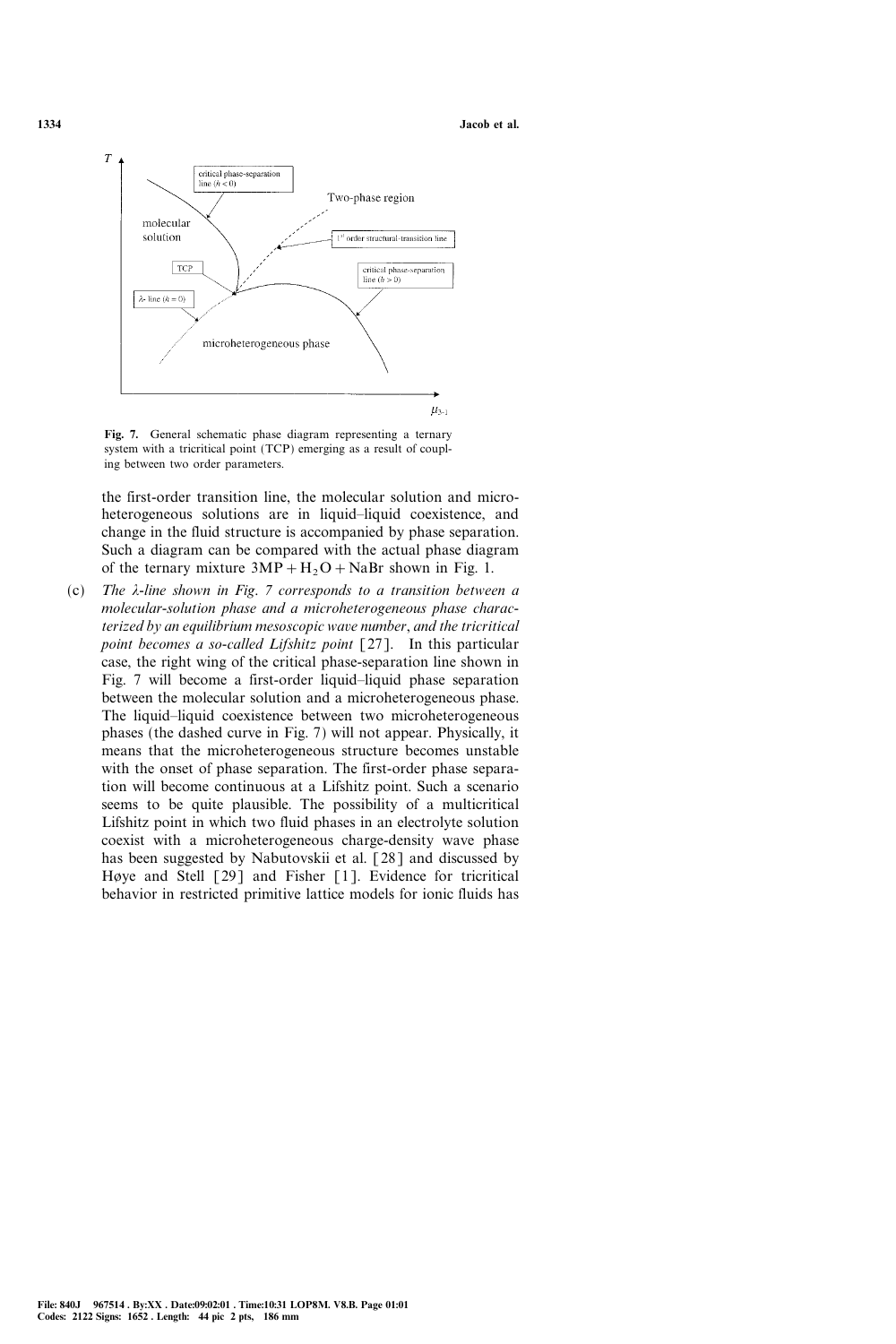been reported by Dickman and Stell [30] and by Panagiotopoulos and Kumar [31]. In our system at higher salt concentrations, the 3-methylpyridine molecules are assumed to be shielded from the ions by water molecules. In turn, the ions may form a double layer over the water molecules forming a charge layering or microemulsion sponge-like domains.

# 4. FORMATION OF A THIRD PHASE

Another intriguing phenomenon that we encountered during our investigations of the samples was the observation of a small amount of a third soap-like phase on the interface. We originally observed this phase in the system 3-methylpyridine  $+$  water  $+$  sodium bromide at approximately 16.5 mass% of NaBr, i.e., very close to the discovered multicritical point. It appeared on the interface immediately after phase separation of the sample. The experiments were performed near the lower consolute temperature. The samples were heated slowly from the one-phase region to the critical temperature. Although the third phase was observed on the interface very close to the critical temperature, the samples were overheated approximately 0.5 K into the two-phase region to observe the third-phase clearly. The samples were filtered with  $0.2-\mu$ m Millipore filters to ensure that dust was avoided in the samples. These samples were also prepared from chemicals of different purity: NaBr—99.6 and 99.99%; and MP—98, 99, and 99.7%. The third phase was observed independent of any of the above mentioned conditions. The amount of the third phase observed was investigated as a function of the concentration of NaBr. Samples with NaBr concentrations up to 27 mass% have been investigated. It was observed that there is no appreciable increase in the amount of the third phase when the concentration of NaBr is increased beyond 17 mass%. On careful further examination, the third phase was also observed in samples with NaBr concentrations as low as  $0.\overline{1}$  mass%, although the amount of the third phase was appreciably lower. If NaCl was used instead of NaBr as the salt, the third phase was observed in these samples as well. We also prepared samples with 3MP and heavy water  $(D<sub>2</sub>O)$ , where the phase separation occurs without salt, and traces of the third phase were seen even in these samples. Under a magnification factor of 10, the third phase has a whitish fibrous appearance. If, after the third phase appears on the interface, the samples are cooled back into the one-phase region and shaken well, very fine fiber-like particles could be seen in the samples. We filtered these samples again and repeated the experiments. It was observed that the third phase forms again in these samples, and there is no appreciable change in the value of  $T_c$  or in the position of the interface. The samples were prepared in different kinds of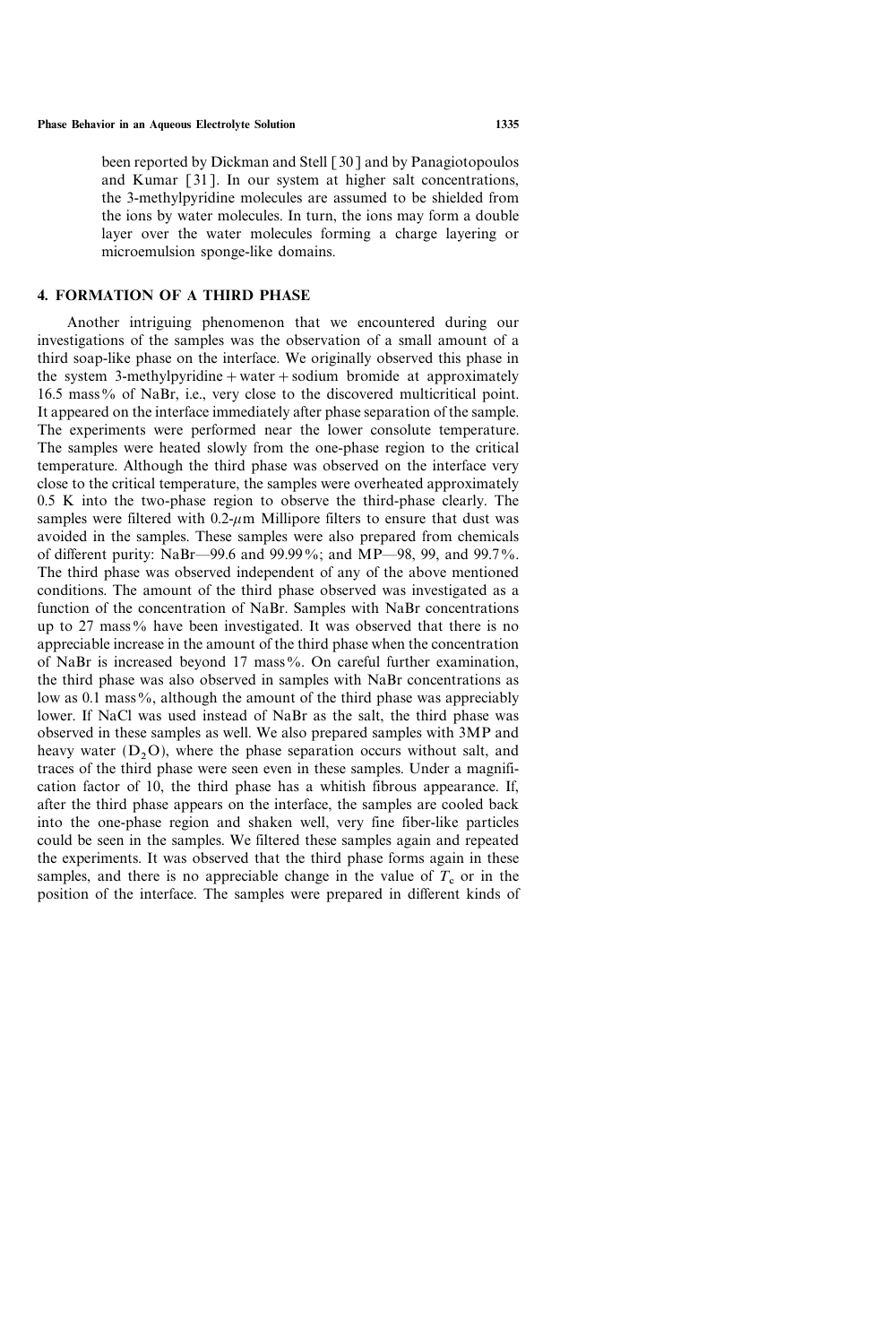glass tubes and also in quartz tubes, and the formation of the third phase was observed independent of the kind of tube used.

Visual investigations were also carried out on different liquid mixtures in an attempt to characterize this solid-like phase. Samples of 2,6-lutidine +water were prepared to check whether the third phase is seen in this system, although a strong wetting phenomenon might prevent such an observation. The third phase was not observed in this sample. But, on the addition of approximately 3 mass% NaBr to this binary mixture, the third phase clearly appeared at the interface. For a  $10\%$  solution of NaBr, the amount of the third phase seemed to be larger than in the case of a  $3\%$ solution. It may be that the amount of the third phase was so small in  $2,6$ -lutidine + water, without any NaBr, that it was not visually noticeable.

The third phase has also been observed in mixtures of isobutyric acid  $(IBA)$  + water. These samples were prepared with IBA (99%; Aldrich) and deionized water obtained from an Alpha-Q water purification system. The samples were also filtered through  $0.2$ - $\mu$ m filters. The phenomenon was checked in both pyrex and quartz cells, and no difference was observed. We also reexamined two samples of isobutyric acid+water and isobutyric  $acid + heavy$  water studied by Greer [32] many years ago. These samples had been prepared in pyrex glass tubes, and they had not been filtered. Upon close examination, traces of a third phase were observed in these samples also.

The third phase has not been observed in solutions of 3-methylpentane +nitroethane. Since the refractive indices of these two liquids are very close to each other, critical opalescence is greatly reduced, and it was possible to observe the interface at temperatures very close to  $T_c$ . But we did not detect any traces of a soap-like phase at the interface in these solutions. It is not clear yet whether the formation of a soap-like phase at the interface is associated with the formation of a microheterogeneous phase in the bulk as observed in the system  $3MP + H_2O + NaBr$  or whether it is related to wetting phenomena.

## ACKNOWLEDGMENTS

We are indebted to R. W. Gammon for providing us with the capability of observing phase separation in our liquid mixtures, to S. C. Greer for making her samples of isobutyric acid  $+$  water available, and to M. E. Fisher, J. M. H. Levelt Sengers, A. Oleinikova, R. A. Narayanan, G. Stell, and H. Weingärtner for stimulating discussions. The research at the University of Maryland is supported by the National Science Foundation under Grant CHE-9805260. The research at the Indian Institute of Science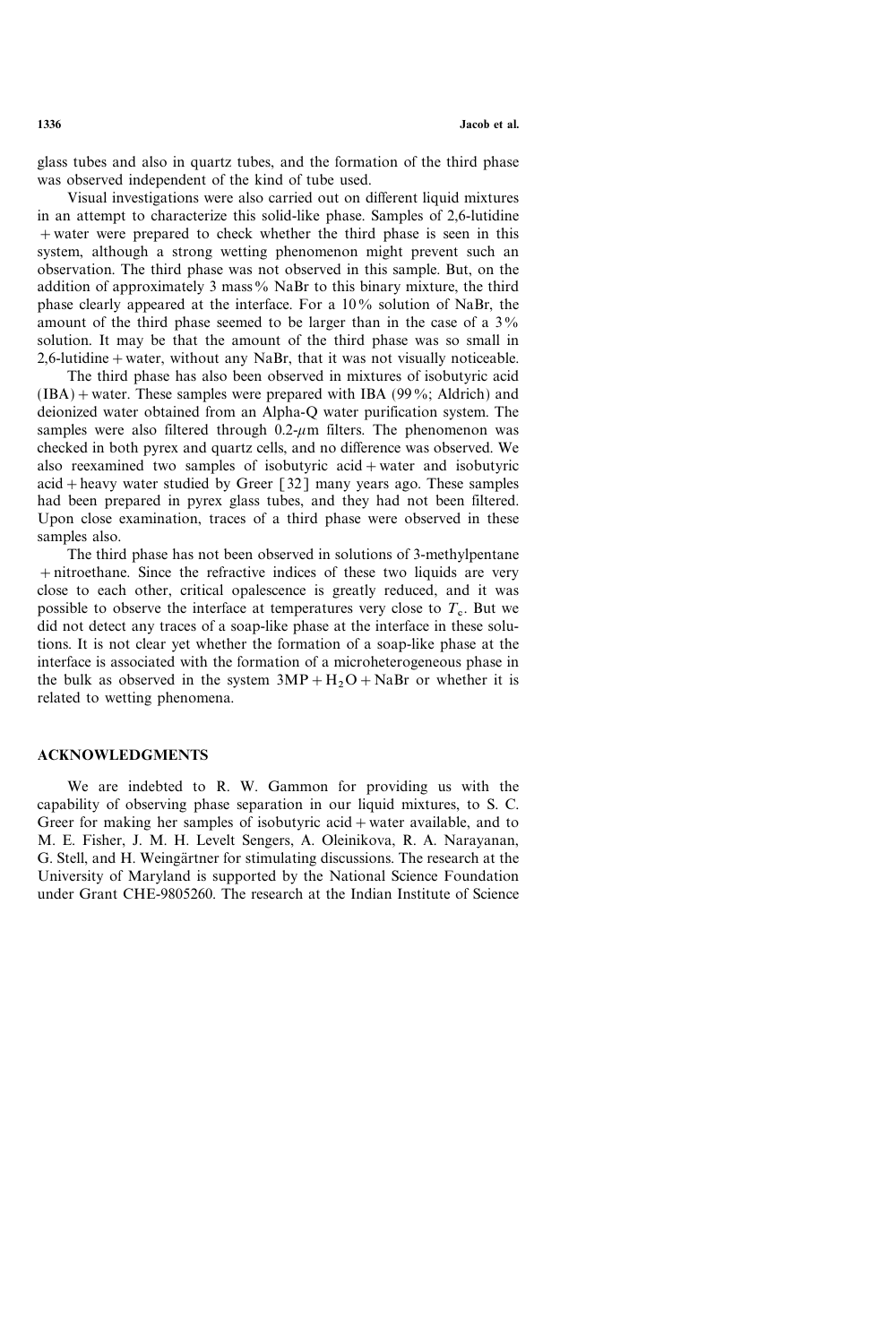was supported by the Department of Science and Technology, Government of India.

#### REFERENCES

- 1. M. E. Fisher, J. Stat. Phys. 75:1 (1994).
- 2. G. Stell, Phys. Rev. A 45:7628 (1992); J. Stat. Phys. 78:197 (1995).
- 3. H. Weingärtner, M. Kleemeier, S. Wiegand, and W. Schröer, J. Stat. Phys. 78:169 (1995).
- 4. M. A. Anisimov, A. A. Povodyrev, and J. V. Sengers, Fluid Phase Equil. 158-160:537 (1999); M. A. Anisimov, J. Phys. Cond. Matt. 12:A451 (2000).
- 5. J. M. H. Levelt Sengers, A. H. Harvey, and S. Wiegand, in Equations of State for Fluids and Fluid Mixtures, J. V. Sengers, R. F. Kayser, C. J. Peters, and H. J. White Jr., eds. (Elsevier, Amsterdam, 2000), p. 805.
- 6. R. G. Rubío and F. Ortega, J. Phys. Cond. Matt. 12:A459 (2000).
- 7. Y. B. Melnichenko, M. A. Anisimov, A. A. Povodyrev, G. D. Wignall, J. V. Sengers, and W. A. Van Hook, Phys. Rev. Lett. 79:5266 (1997).
- 8. P. G. de Gennes, Scaling Concepts in Polymer Physics (Cornell University Press, Ithaca, NY, 1979).
- 9. I. D. Lawrie and S. Sarbach, in Phase Transitions and Critical Phenomena, C. Domb and J. L. Lebowitz, eds. (Academic Press, New York, 1984), Vol. 9, p. 2.
- 10. T. Narayanan and K. S. Pitzer, Phys. Rev. Lett. 73:3002 (1994); J. Chem. Phys. 102:8118 (1995).
- 11. J. Jacob, A. Kumar, M. A. Anisimov, A. A. Povodyrev, and J. V. Sengers, Phys. Rev. E 58:2188 (1998).
- 12. G. M. Schneider, Ber. Bunsenges. Phys. Chem. 76:325 (1972).
- 13. B. V. Prafulla, T. Narayanan, and A. Kumar, Phys. Rev. A 45:1266 (1992).
- 14. A. J. Bray and R. F. Chang, Phys. Rev. A 12:2594 (1975).
- 15. M. E. Fisher and R. J. Burford, Phys. Rev. 156:583 (1967).
- 16. M. E. Fisher, Phys. Rev. 176:237 (1968).
- 17. M. A. Anisimov, E. E. Gorodetskii, V. D. Kulikov, and J. V. Sengers, Phys. Rev. E 51:1199 (1995).
- 18. H. Y. Cheng, M. A. Anisimov, and J. V. Sengers, *Fluid Phase Equil.* 128:67 (1997).
- 19. M. A. Anisimov, A. A. Povodyrev, V. D. Kulikov, and J. V. Sengers, Phys. Rev. Lett. 75:3146 (1995).
- 20. M. A. Anisimov, A. S. Kurlandsky, and N. F. Kazakova, *Mol. Cryst. Liq. Cryst.* 159:87 (1988).
- 21. J. Jacob, A. Kumar, S. Asokan, D. Sen, R. Chitra, and S. Mazumder, Chem. Phys. Lett. 304:180 (1999).
- 22. M. Misawa, K. Yoshida, K. Maruyama, H. Munemura, and Y. Hosokawa, J. Phys. Chem. Solids 60:1301 (1999).
- 23. E. Luijten and K. Binder, *Phys. Rev. E* 58:R4060 (1988).
- 24. M. A. Anisimov, E. Luijten, V. A. Agayan, J. V. Sengers, and K. Binder, Phys. Lett. A 264:63 (1999).
- 25. A. A. Povodyrev, M. A. Anisimov, and J. V. Sengers, Physica A 264:345 (1999).
- 26. C. M. Knobler and R. L. Scott, in Phase Transitions and Critical Phenomena, C. Domb and J. L. Lebowitz, eds. (Academic Press, New York, 1984), Vol. 9, p. 164.
- 27. L. D. Landau and E. M. Lifshitz, Statisticheskaya Fizika, Part 1, 5th Russian ed. (Fizmatlit, Moscow, 1995).